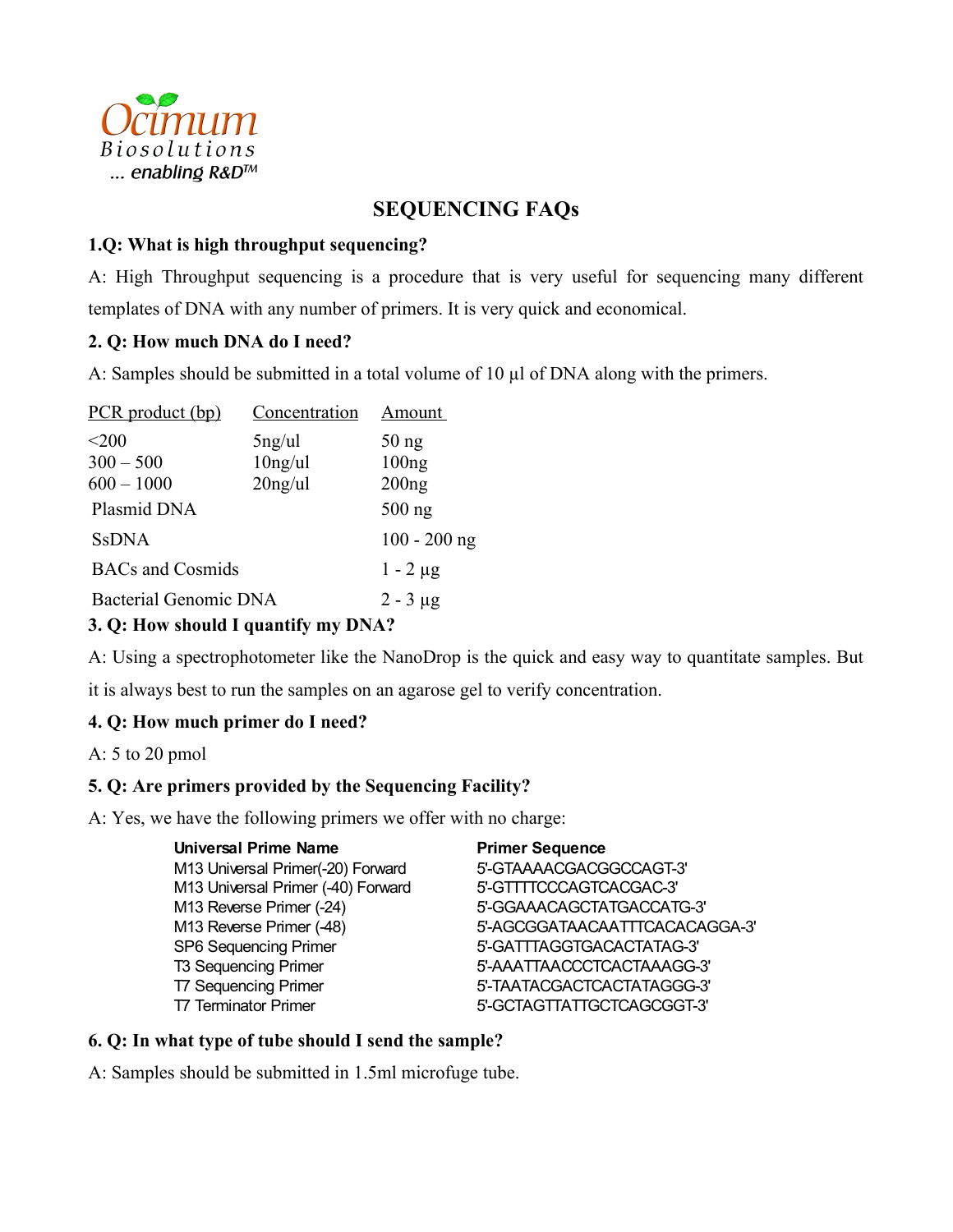

# **7. Q: How do I submit a sequencing request?**

A: Sequencing request should be submitted on our Ocimum Biosolutions website, at http://www.ocimumbio.com/web/BioResearch/sequencing

# **8. Q: What is a User Prepared sample?**

A: Generally we get the samples and primers then process it for cycle sequencing reaction, clean up and electrophoresis. User Prepared sample is where the customer does the cycle sequencing reaction and clean up then send the sample to Ocimum Biosolutions for reading on the sequencer.

# **9. Q: What is the time line for the Sequencing?**

A: All the samples for direct sequencing will be completed within five working days.

Samples require presequencing process like plasmid/PCR purification need additional days. On receipt of the samples the schedule will be intimated to the customers.

# **10. Q: When will I get my data?**

A: The data will be placed on FTP server by 5.00 p.m everyday (Monday through Friday).

# **11. Q: How do I retrieve my data?**

A: Sequencing data can be downloaded from our website.

For more information contact your sales person.

**12. Q: How do I view my data?** The data can be viewed with any DNA analysis program (chromas).

# **13. Q: My samples failed, Why?**

A: The #1 problem with samples that fail is template concentration. To get accurate quatitation use Nanodrop. Contamination is another reason why samples fail. Contamination can be in the form of the following and in either your template, primer or both:

- Two templates present in one sample
- RNA
- Proteins

To fix this problem you should do one or all of the following:

- Run your sample out on a gel to make sure that there is only one template present.
- Check your primer sequence and make sure there aren't two primer binding sites on your template.
- Clean up your sample again to try and get rid of any contamination.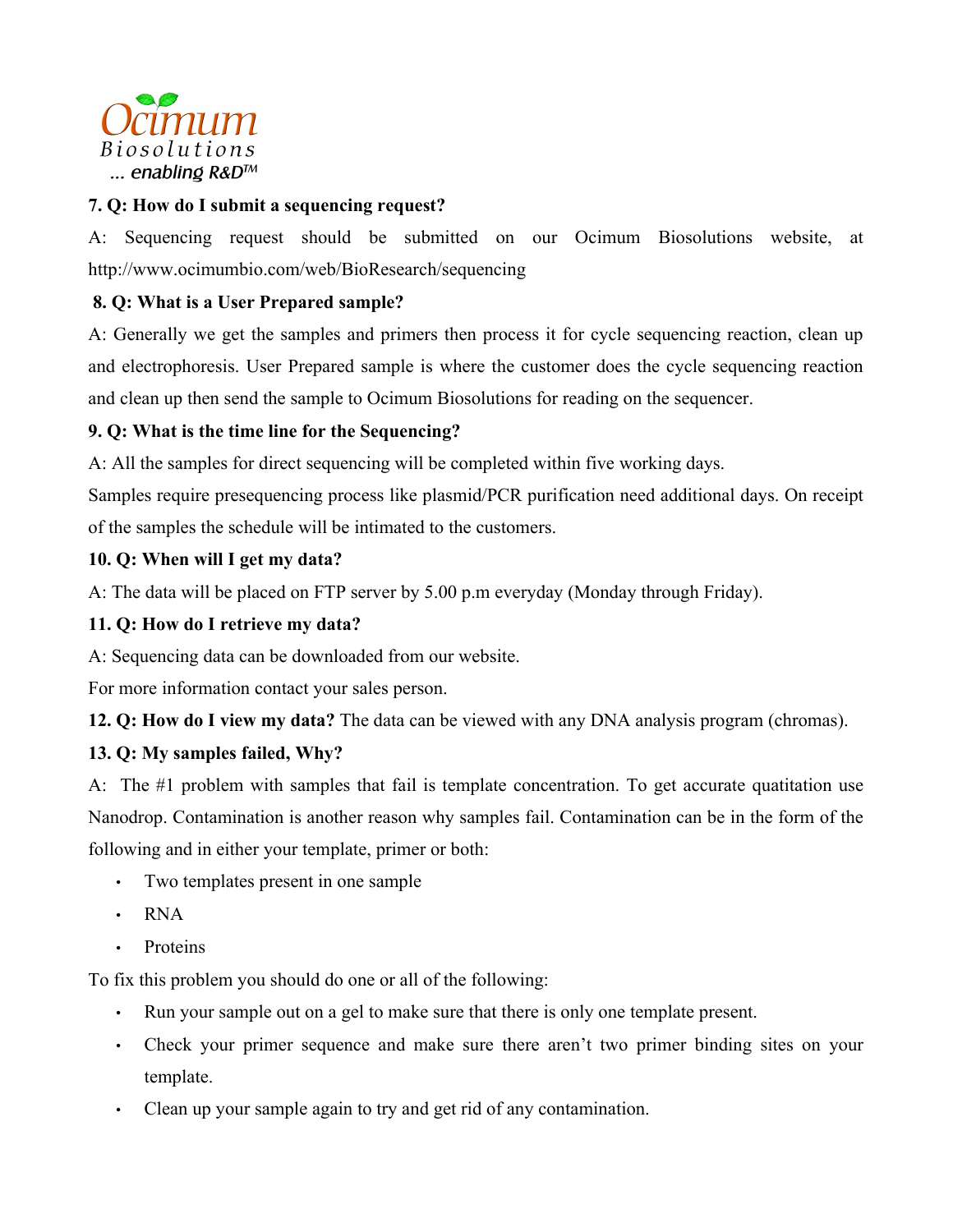

# **14. Q: Do you send an email when my samples fail?**

A: We send out emails to give you troubleshooting advice and to help pinpoint problems with sequencing. We do this with every user.

# **15. Q: How can I add a universal primer?**

A: When you fill out your sequencing order online just be sure to check on radio button under "Primer". Also, make sure you click on one of the primers listed in the prime drop down menu. These are the primers provided free of cost..

# **16. Q: How long of sequence should I get?**

A: With quality samples over 800 bases is common. When the sample preparation is good greater than 1000 bases may be obtained.

# **17. Q: I am not getting good results what should I do?**

A: Make sure you are using enough DNA, we request 500 nanograms for plasmids of 5kb size. Low DNA concentration is the most common reason for sample failure.

# **18. Q: Will my samples be rerun if the results are not good?**

A: We rerun samples that we believe to improve the sequencing data. Samples can also be rerun by request (failed reactions are charged).

# **19. Q: Who should I contact if I am having trouble with sequencing?**

A: Your respective sales person. If required, he will connect you to the Sequencing lab.

# **20. Q: How should I purify my DNA?**

A: Most of the DNA purification kits work fine. Make sure the sample is resuspended in water, not TE. EDTA can cause lower signal intensities. Also for Qiagen, do the optional wash to help get rid of any contaminates. Make sure the sample is dry before elution to prevent the presence of ethanol.

# **21. Q: What are the best primer conditions?**

A: The primer conditions as follows

- Primers should be at least 18 bases long to ensure good hybridization.
- Avoid runs of an identical nucleotide, especially runs of four or more Gs.
- Keep the G-C content in the range 30 80%, preferably 50 55%.
- Tm between 45 and 60 $\degree$ C is best. Primers with Tm $\geq$ 45 $\degree$ C produce better results than primers with lower Tm.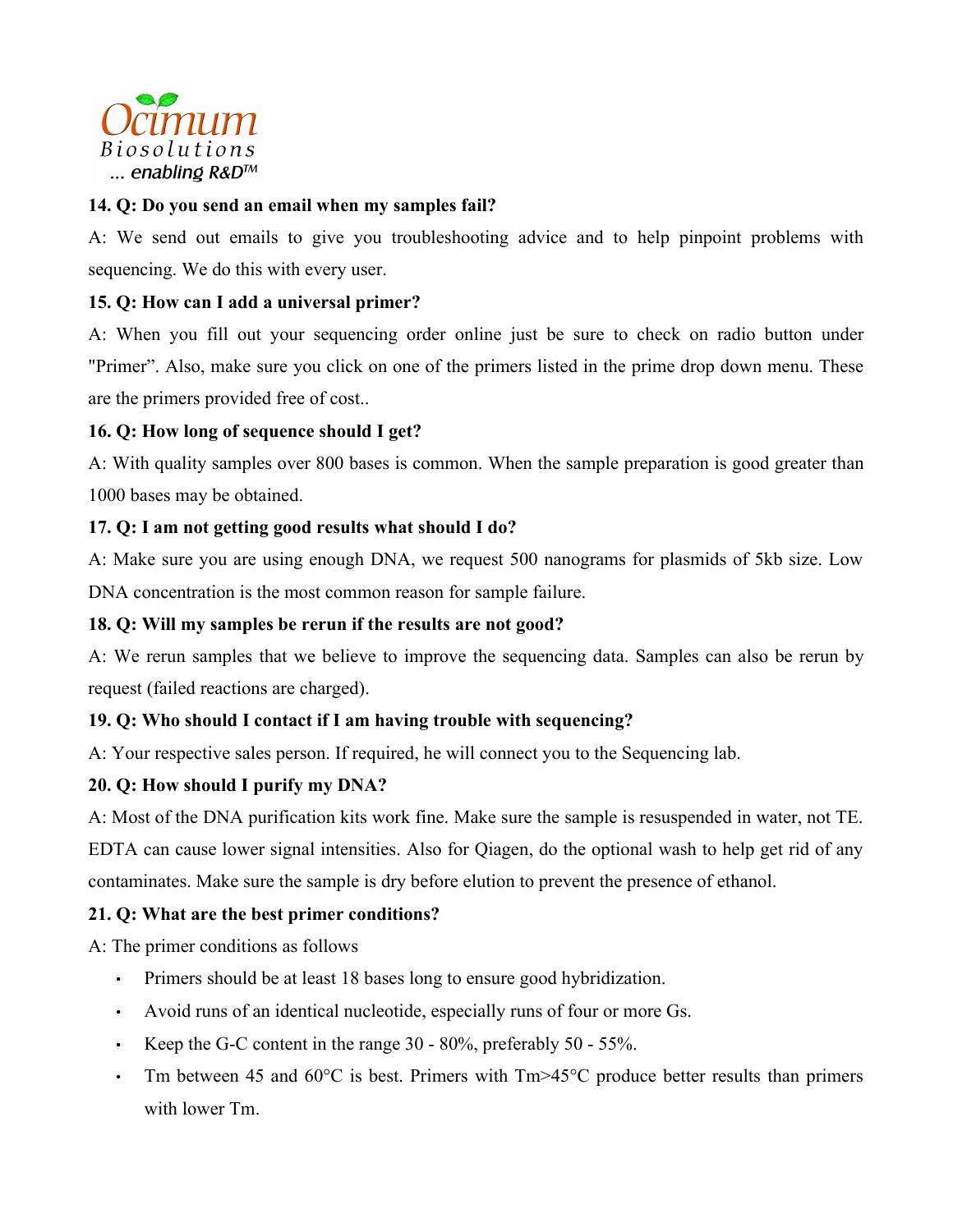

- Primers with a G-C content less than 50%, it may be necessary to extend the primer sequence beyond 18 bases to keep the Tm>45oC.
- Use of primers longer then 18 bases also minimizes the chance of having a secondary hybridization site on the target DNA.
- Avoid primers that can hybridize to form dimmers or palindromes.
- The primer should be as pure as possible, preferably purified by HPLC and resuspended in dH2O.

# 22. O: What if I want to submit two samples with my own primer and two samples that I want **the universal primers?**

A: You need to select the respective universal primers in the popup menu (in the sequencing order form) under respective sample/primer.

# **23.Q: How do I get my samples back?**

A: We return the samples on your request mentioned in the sequencing order form.

# **24.Q: How do I address problems with the report?**

A: You can write to your contact sales person. You have to address your queries within five days after the receipt of the report and the sequencing results.

# **25.Q: What is primer walking?**

A: DNA fragments longer than 2000 bases have always been difficult to convert or sequence in a read. Sequencing methods such as Primer Walking are pivotal for these long DNA fragments. Instead of long reads, this method provides short consecutive stretch. In Primer Walking, the primers first get annealed at the start of DNA fragment and then get extended. Ultimately, this generates short stretch reads using chain termination method. The resulting short reads act as primer for generating the next read. In this fashion, primer walking generates sequence data in small reads.